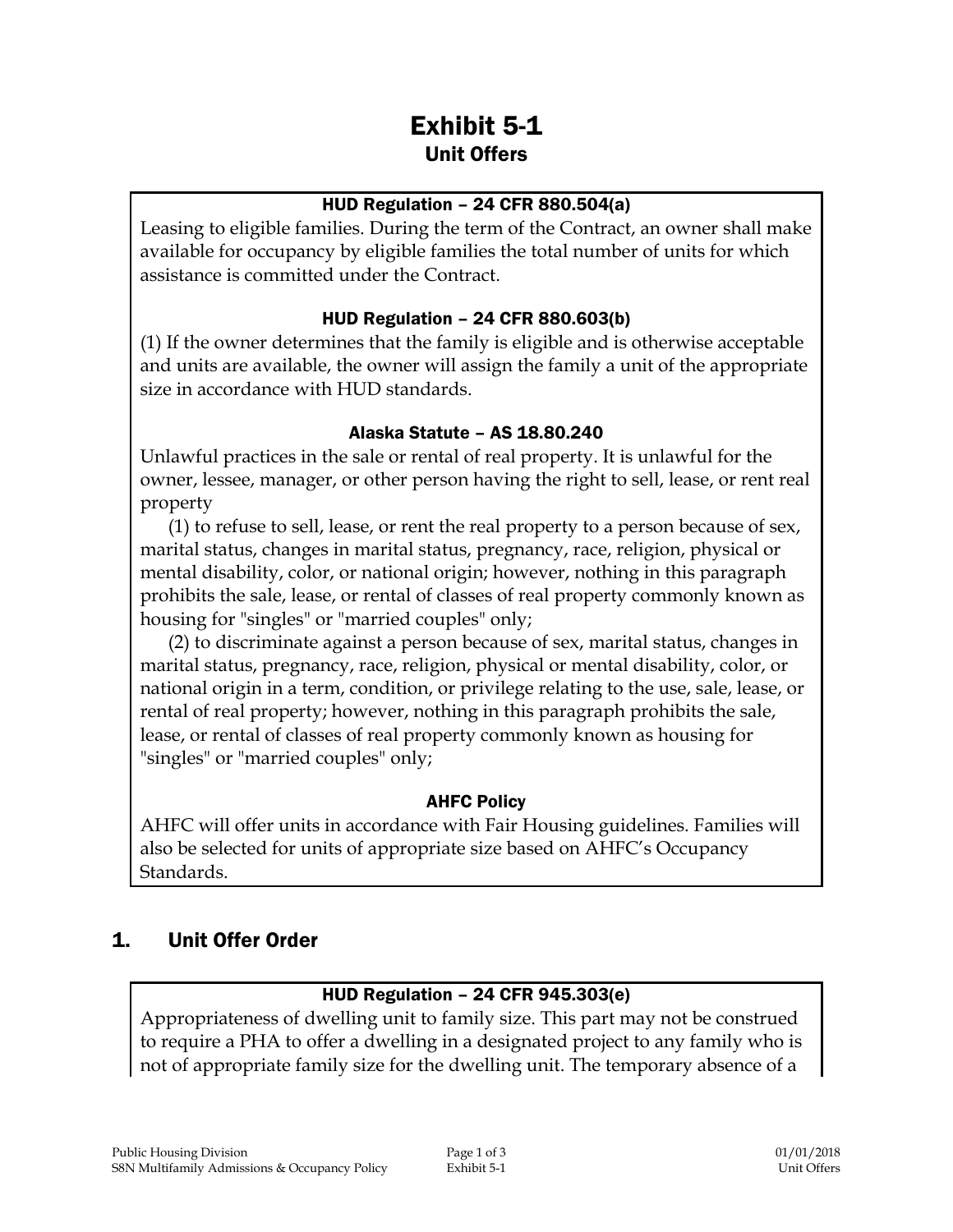child from the home due to placement in foster care is not considered in determining family composition and family size.

## AHFC Policy

AHFC will balance the needs of applicants on a waiting list with the needs of current residents requiring or requesting a transfer. See the Transfer Policy exhibit for the prioritization of unit offers. AHFC will offer units to applicants as follows:

- 1. The first qualified applicant in sequence on the waiting list (regardless of family size) is made one offer of a unit of appropriate size and type.
- 2. The applicant must accept the vacancy offered or provide good cause for refusal of the unit.
- 3. An applicant who provides good cause for refusing a unit may receive a second unit offer, if available, or be placed in the "pool files".
- 4. An applicant who refuses the offer of a second unit will be withdrawn from the waiting list.

## 2. Determining Family Needs

Each AHFC location may choose to use a set of basic questions to determine family needs when a variety of unit locations or features are available.

## 3. Unit Offers

If multiple units are available, AHFC will consider a family's needs (see above) when extending a unit offer.

## AHFC Policy

- 1. AHFC will house families expeditiously.
- 2. AHFC will not hold units for families.
- 3. AHFC will extend unit offers to qualified applicants as follows.
	- a. In person, if the family is present in the office at the time of eligibility.
	- b. By telephone.
	- c. By email or text message.
	- d. By mail if the family does not have any other method of contact.

Once a verbal, text, or email offer has been made, the family has until the close of business on the following day to accept or decline the unit. If the unit is offered by mail, the family has five (5) calendar days from the date of the offer letter to respond.